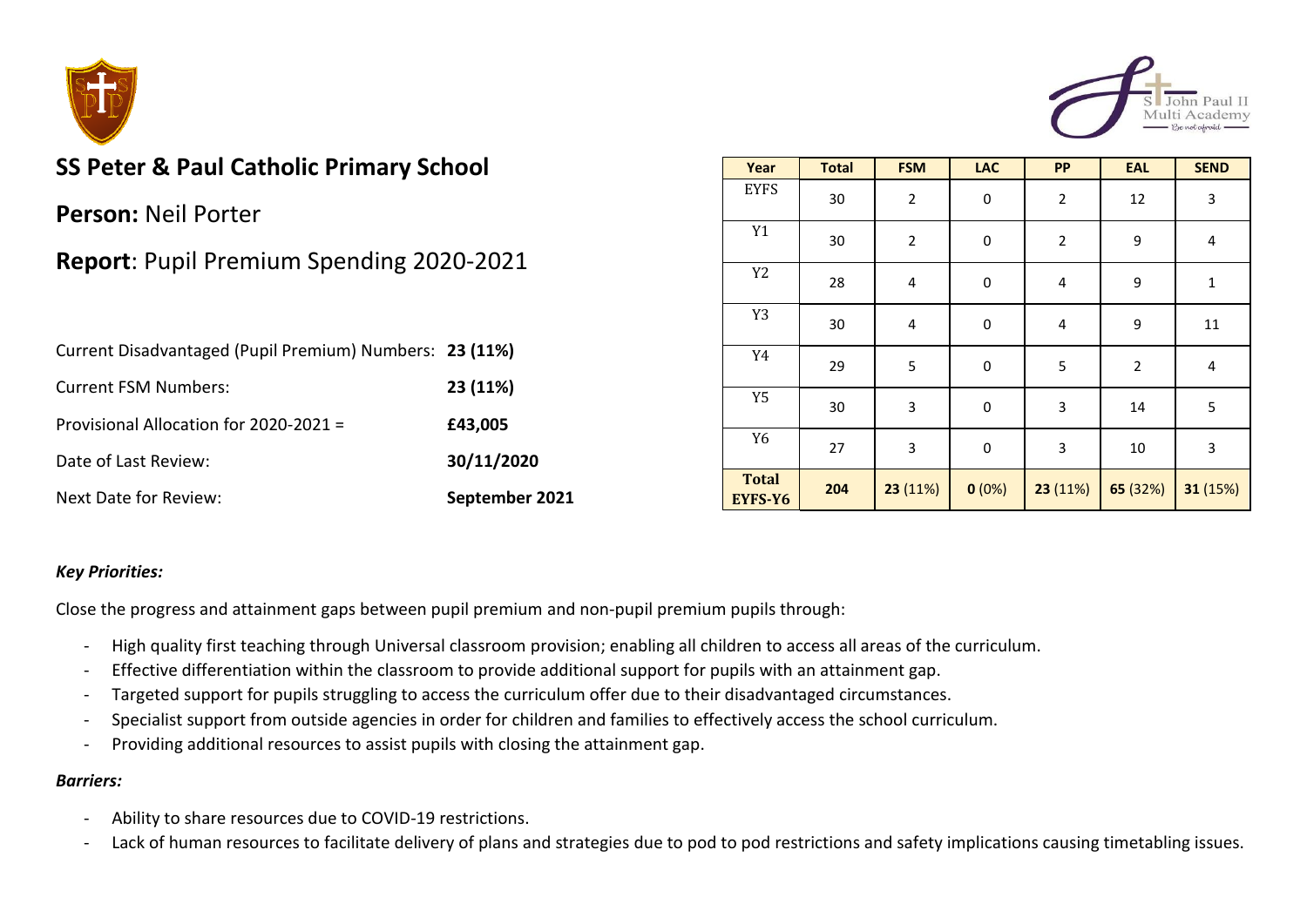### **2020/2021 Plan**

| <b>Area of Focus</b>                                         | <b>Allocation</b><br>£43,005 | <b>Description of spending</b>                                                                                                                                                                                                                                                                    | <b>EEF Evidence</b>                                                                                                                                                                                                                                                                                                                                                                                                                                                                     | <b>Intended Impact</b>                                                                                                                                                                                                                                                                                   |
|--------------------------------------------------------------|------------------------------|---------------------------------------------------------------------------------------------------------------------------------------------------------------------------------------------------------------------------------------------------------------------------------------------------|-----------------------------------------------------------------------------------------------------------------------------------------------------------------------------------------------------------------------------------------------------------------------------------------------------------------------------------------------------------------------------------------------------------------------------------------------------------------------------------------|----------------------------------------------------------------------------------------------------------------------------------------------------------------------------------------------------------------------------------------------------------------------------------------------------------|
| <b>Staff Continued</b><br>Professional<br>Development        | £4000                        | Improving teacher capability through CPD<br>and training ensures high quality first<br>universal provision for all pupils including<br>the disadvantaged. Best possible teaching<br>and learning experience day to day.                                                                           | Spending on improving teaching might<br>include professional development, training<br>and support for early career teachers and<br>recruitment and retention. Ensuring an<br>effective teacher is in front of every class,<br>and that every teacher is supported to keep<br>improving, is the key ingredient of a<br>successful school and should rightly be the<br>top priority for Pupil Premium spending.                                                                           | Highly trained members of staff<br>$\bullet$<br>delivering high quality teaching in<br>the classroom or via video link.<br>Teacher Assessment data to show<br>$\bullet$<br>an improvement in level of pupils<br>achieving Greater Depth,<br>including our disadvantaged<br>pupils.                       |
| <b>Remote Learning</b>                                       | £4500                        | Due to COVID-19, we look to improve our<br>remote online learning offer by purchasing<br>Purple Mash and providing either a laptop<br>or iPad device for disadvantaged learners to<br>complete learning at home.                                                                                  | Teaching quality is more important than<br>how lessons are delivered. Ensuring access<br>to technology is key, particularly for<br>disadvantaged pupils.                                                                                                                                                                                                                                                                                                                                | Up skilled teachers improving the<br>$\bullet$<br>quality of remote learning.<br>Higher level of pupil engagement<br>$\bullet$<br>through improved quality and<br>greater access to devices.                                                                                                             |
| Face to face teaching<br>assistant support                   | £27,534                      | Teaching Assistant spending includes an<br>allocation of PP spending that covers<br>support given by TA's each week across the<br>school. Children entitled to Free School<br>Meals access this support through group<br>work supported by teaching assistants or<br>1:1 support where necessary. | Evidence consistently shows the positive<br>impact that targeted academic support can<br>have, including on those who are not<br>making good progress across the spectrum<br>of achievement. Considering how classroom<br>teachers and teaching assistants can<br>provide targeted academic support,<br>including how to link structured one-to-one<br>or small group intervention to classroom<br>teaching, is likely to be a key component of<br>an effective Pupil Premium strategy. | All pupils will be able to access<br>$\bullet$<br>the curriculum regardless of<br>ability or family background.<br>All pupils requiring additional<br>curriculum support will receive it<br>through a targeted intervention<br>delivered by a teacher or teaching<br>assistant.                          |
| Specific pupil<br>support for a<br>targeted area of<br>need. | £8900                        | Family Support Worker to work as a<br>Pastoral Manager. A trained family worker<br>to provide support with targeted families to<br>improve attendance at school and provide<br>support and advice to parents.                                                                                     | Wider strategies relate to the most<br>significant non-academic barriers to success<br>in school, including attendance, behaviour<br>and social and emotional support. While<br>many barriers may be common between<br>schools, it is also likely that the specific<br>features of the community each school<br>serves will affect spending in this category.                                                                                                                           | Any pupil of family experiencing<br>$\bullet$<br>difficulty which is acting as a<br>barrier to learning will receive the<br>support they need from an<br>external specialist.<br>Pupils/families identified will see<br>$\bullet$<br>an improvement in the situation<br>to allow learning to take place. |
| <b>Total Spend</b>                                           | £45,934                      |                                                                                                                                                                                                                                                                                                   |                                                                                                                                                                                                                                                                                                                                                                                                                                                                                         |                                                                                                                                                                                                                                                                                                          |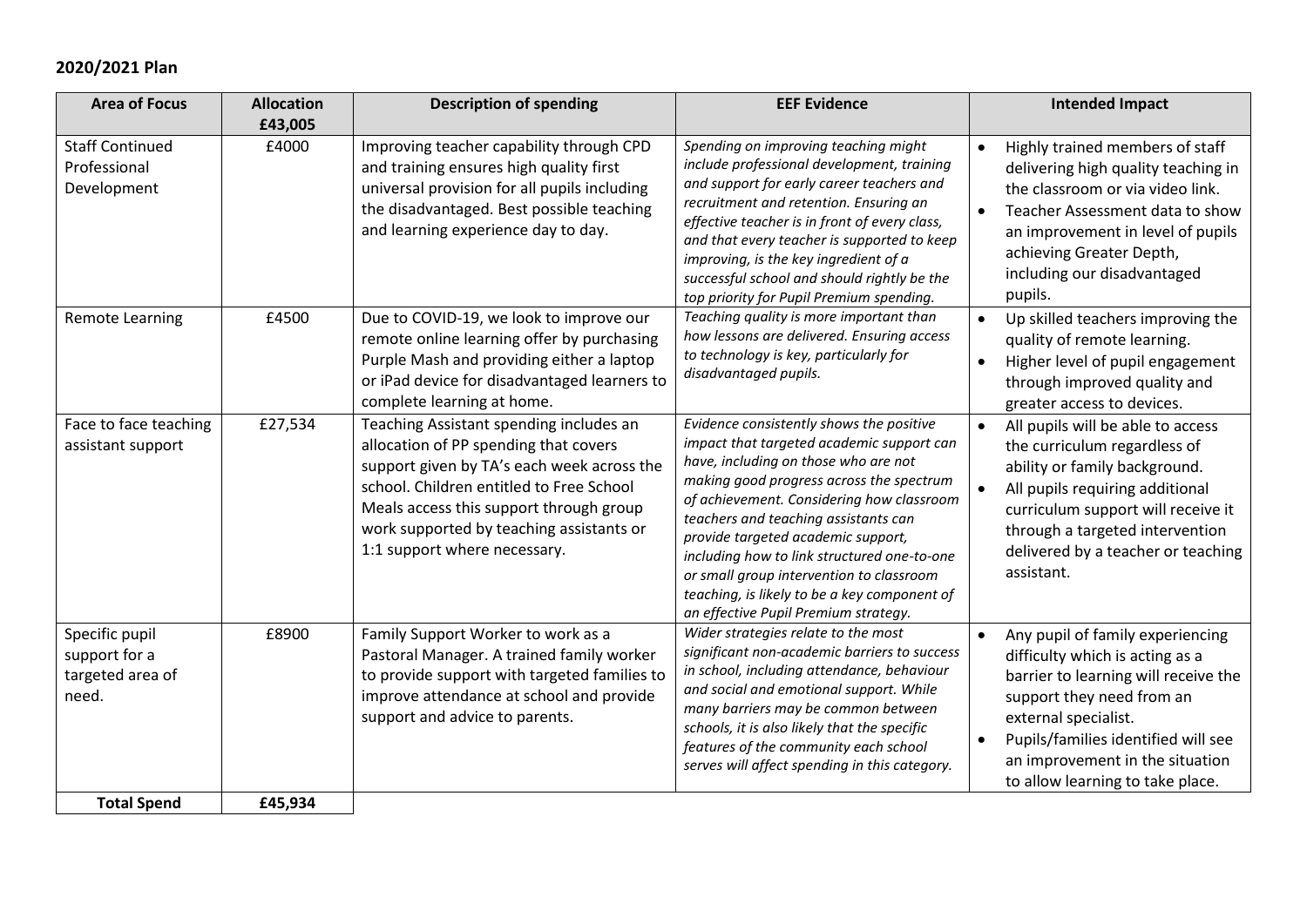### **2019/2020 Impact Log**

| <b>Area of Focus</b>                                                  | <b>Allocation</b><br>£39,900                                                                                                                                        | <b>Description of spending</b>                                                                                                                                                                                                                                                                    | <b>EEF Evidence</b>                                                                                                                                                                                                                                                                                                                                                                                           | Impact                                                                                                                                                                                                                                                                                      |
|-----------------------------------------------------------------------|---------------------------------------------------------------------------------------------------------------------------------------------------------------------|---------------------------------------------------------------------------------------------------------------------------------------------------------------------------------------------------------------------------------------------------------------------------------------------------|---------------------------------------------------------------------------------------------------------------------------------------------------------------------------------------------------------------------------------------------------------------------------------------------------------------------------------------------------------------------------------------------------------------|---------------------------------------------------------------------------------------------------------------------------------------------------------------------------------------------------------------------------------------------------------------------------------------------|
| <b>Staff Continued</b><br>Professional<br>Development                 | £2000                                                                                                                                                               | Improving teacher capability through CPD<br>and training ensures high quality first<br>universal provision for all pupils including<br>the disadvantaged. Best possible teaching<br>and learning experience day to day.                                                                           | Spending on improving teaching might<br>include professional development, training<br>and support for early career teachers and<br>recruitment and retention. Ensuring an<br>effective teacher is in front of every class,<br>and that every teacher is supported to keep<br>improving, is the key ingredient of a<br>successful school and should rightly be the<br>top priority for Pupil Premium spending. | Staff skills improved by quality<br>$\bullet$<br>training and professional<br>development.<br>Improved teaching and learning.<br>Improved outcomes for pupils (by<br>teacher assessment judgements<br>without formal assessment due<br>to COVID-19 school closure).                         |
| Face to face teaching<br>assistant support                            | £21,980                                                                                                                                                             | Teaching Assistant spending includes an<br>allocation of PP spending that covers<br>support given by TA's each week across the<br>school. Children entitled to Free School<br>Meals access this support through group<br>work supported by teaching assistants or<br>1:1 support where necessary. | Evidence consistently shows the positive<br>impact that targeted academic support can<br>have, including on those who are not<br>making good progress across the spectrum<br>of achievement. Considering how classroom<br>teachers and teaching assistants can<br>provide targeted academic support,<br>including how to link structured one-to-one<br>or small group intervention to classroom               | Teaching Assistant support now<br>available in all classrooms to<br>support disadvantaged learners.<br>Improved access to 1:1 support in<br>each classroom.<br>LEXIA programme shows<br>$\bullet$<br>successful improvement for all<br>participants.                                        |
| £3,800<br>Core 5'. Pupils access intensive and<br>in English.<br>£450 | Online intervention support through 'LEXIA<br>individual programme of targeted support<br>Speech & Language support programme<br>'WELLCOMM'. Monitoring progress of | teaching, is likely to be a key component of<br>an effective Pupil Premium strategy.                                                                                                                                                                                                              | WELLCOMM yet to be used<br>$\bullet$<br>effectively as we did not have<br>access to all pupils when school<br>was closed due to COVID-19 last<br>year.                                                                                                                                                                                                                                                        |                                                                                                                                                                                                                                                                                             |
| Specific pupil<br>support for a<br>targeted area of<br>need.          | £8400                                                                                                                                                               | disadvantaged and SEN pupils.<br>Family Support Worker to work as a<br>Pastoral Manager. A trained family worker<br>to provide support with targeted families to<br>improve attendance at school and provide<br>support and advice to parents.                                                    | Wider strategies relate to the most<br>significant non-academic barriers to success<br>in school, including attendance, behaviour<br>and social and emotional support. While<br>many barriers may be common between<br>schools, it is also likely that the specific<br>features of the community each school<br>serves will affect spending in this category.                                                 | Any pupil of family experiencing<br>$\bullet$<br>difficulty which is acting as a<br>barrier to learning will receive the<br>support they need from an<br>external specialist.<br>Pupils/families identified will see<br>an improvement in the situation<br>to allow learning to take place. |